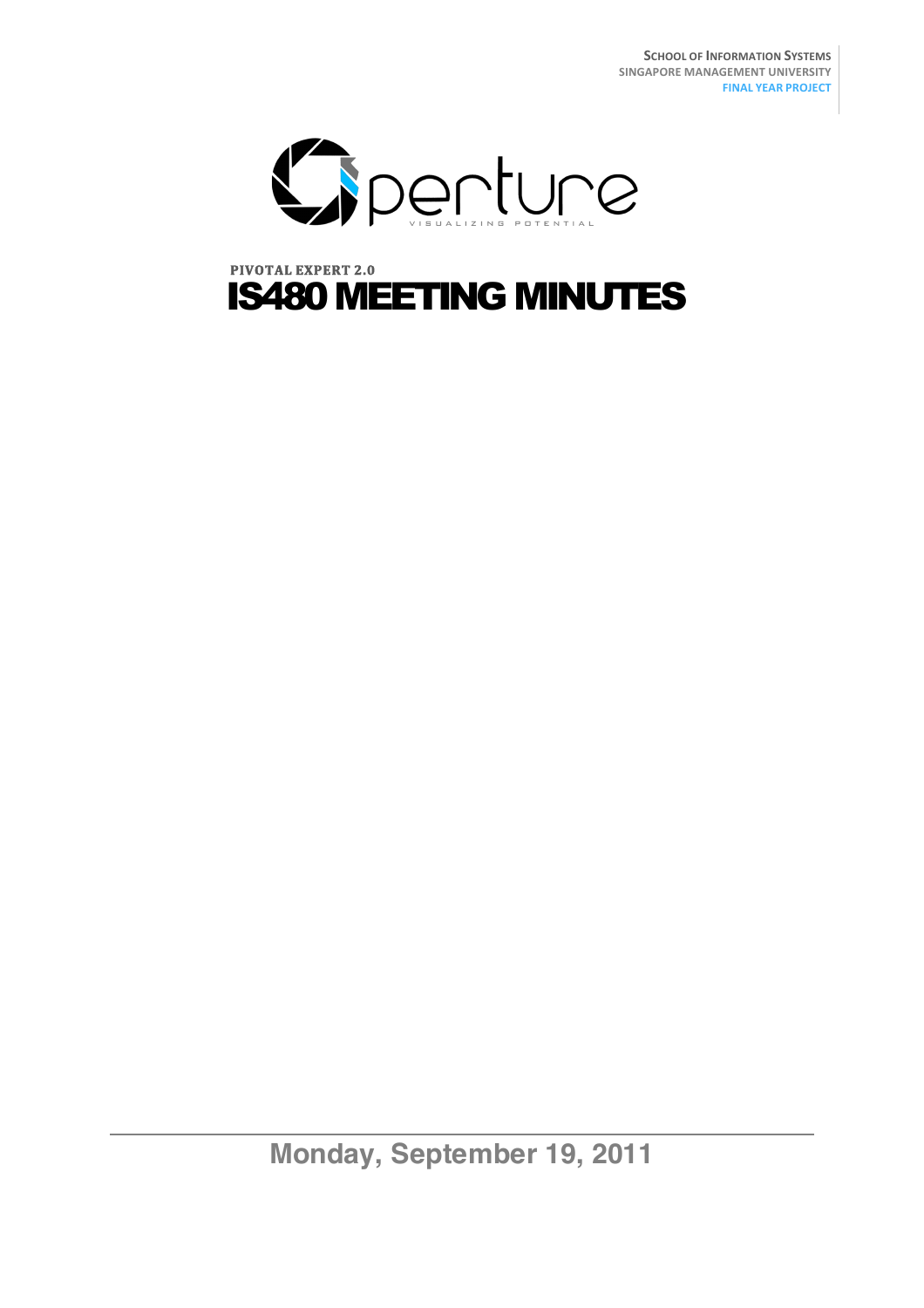

#### **1 MEETING OVERVIEW**

## **1.1. ADMINISTRATIVE**

| Date Issued        | 19 September 2011 |
|--------------------|-------------------|
| <b>Recorded By</b> | Raymond           |
| <b>Vetted By</b>   | Mark              |

#### **1.2. MEETING LOGISTICS**

| <b>Meeting Date</b>                 | 19 September 2011              |
|-------------------------------------|--------------------------------|
| <b>Meeting Time</b>                 | $1:00 \text{ pm}$              |
| <b>Meeting Location SOB GSR 2-5</b> |                                |
| Attendee(s)                         | Kenneth, Mark, Raymond, Daniel |
| Absentee(s)                         | Robert                         |

## 1.3. **MEETING AGENDA**

| -Midterm tasks |  |
|----------------|--|
|                |  |
|                |  |
|                |  |
|                |  |

#### 1.4. **RELATED FILES**

Nil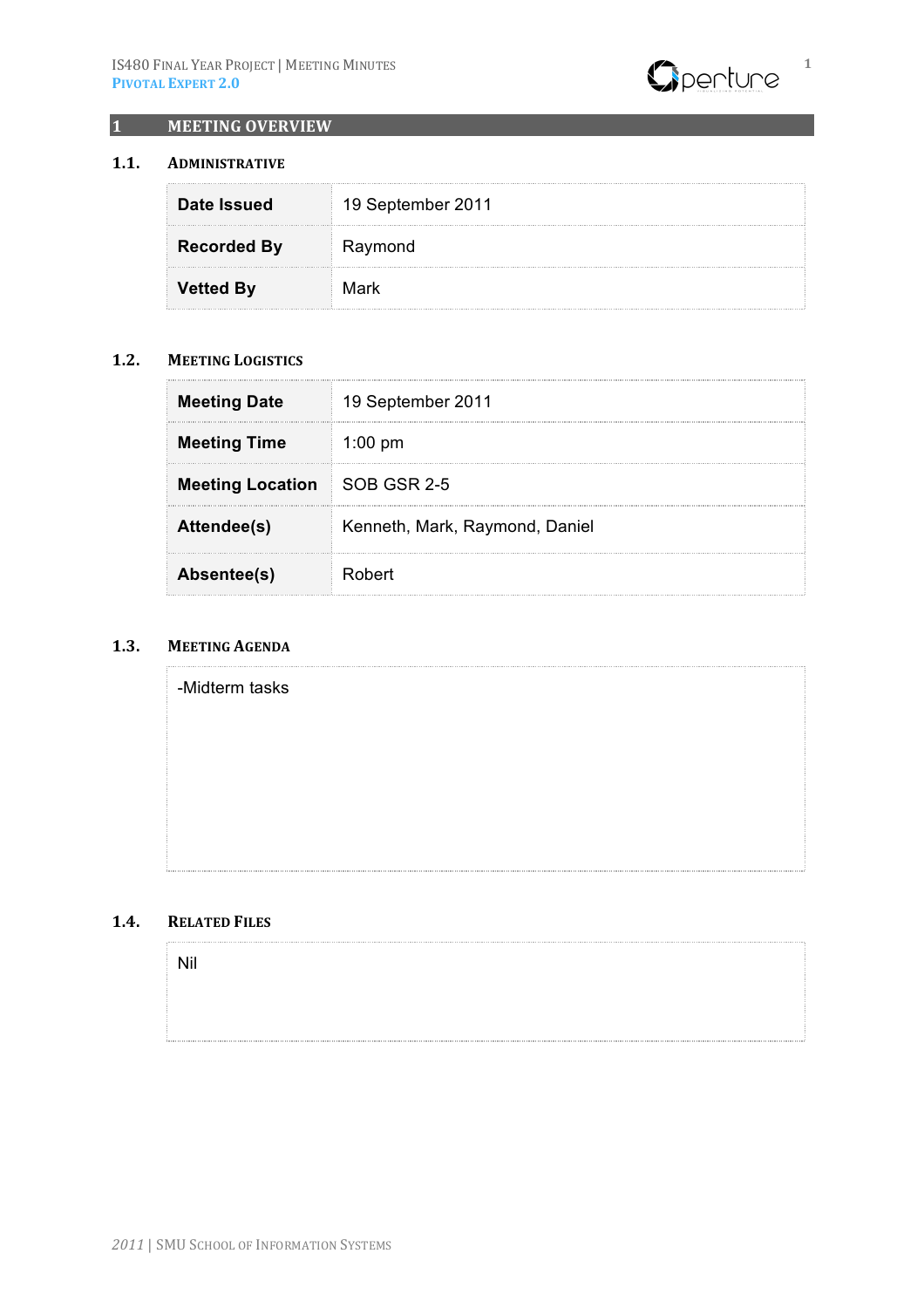### **2 MEETING MINUTES**



| S/N | <b>Point Discussed</b>                 | <b>Details</b>                                                                                                                                                                                                                                                                                                                                                                              | <b>Action By</b> | <b>Due Date</b> |
|-----|----------------------------------------|---------------------------------------------------------------------------------------------------------------------------------------------------------------------------------------------------------------------------------------------------------------------------------------------------------------------------------------------------------------------------------------------|------------------|-----------------|
|     | Features to be completed by<br>midterm | - Project Bids<br>Create bid<br>$\Omega$<br><b>View Project Detail</b><br>$\circ$<br>Edit bid<br>$\circ$<br>- Projects manage<br><b>Modify Project</b><br>$\circ$<br>Create project<br>$\circ$<br>Workroom<br>Create workroom<br>$\circ$<br>Accept iteration<br>$\circ$<br>Dashboard<br>Newsfeed<br>$\circ$<br>Pull everything<br>٠<br><b>Project Management</b><br>$\circ$<br>My workrooms |                  | 25/09/11        |
| 2   | Midterm tasks                          | My Projects<br>My Bids<br>- Wiki Midterm - Mark<br>- UAT & Coverage- Raymond<br>- Unit Testing - Kenneth<br>- Backend(Angular routing) - Daniel<br>- Design(HTML & Forms) - Robert                                                                                                                                                                                                          |                  | 27/09/11        |

**\*\* Minutes are assumed to be read by all parties involved.**

**\*\* Minutes with no comments for 3 working days from the day it was sent to client is assumed as confirmed and agreed by both parties.**